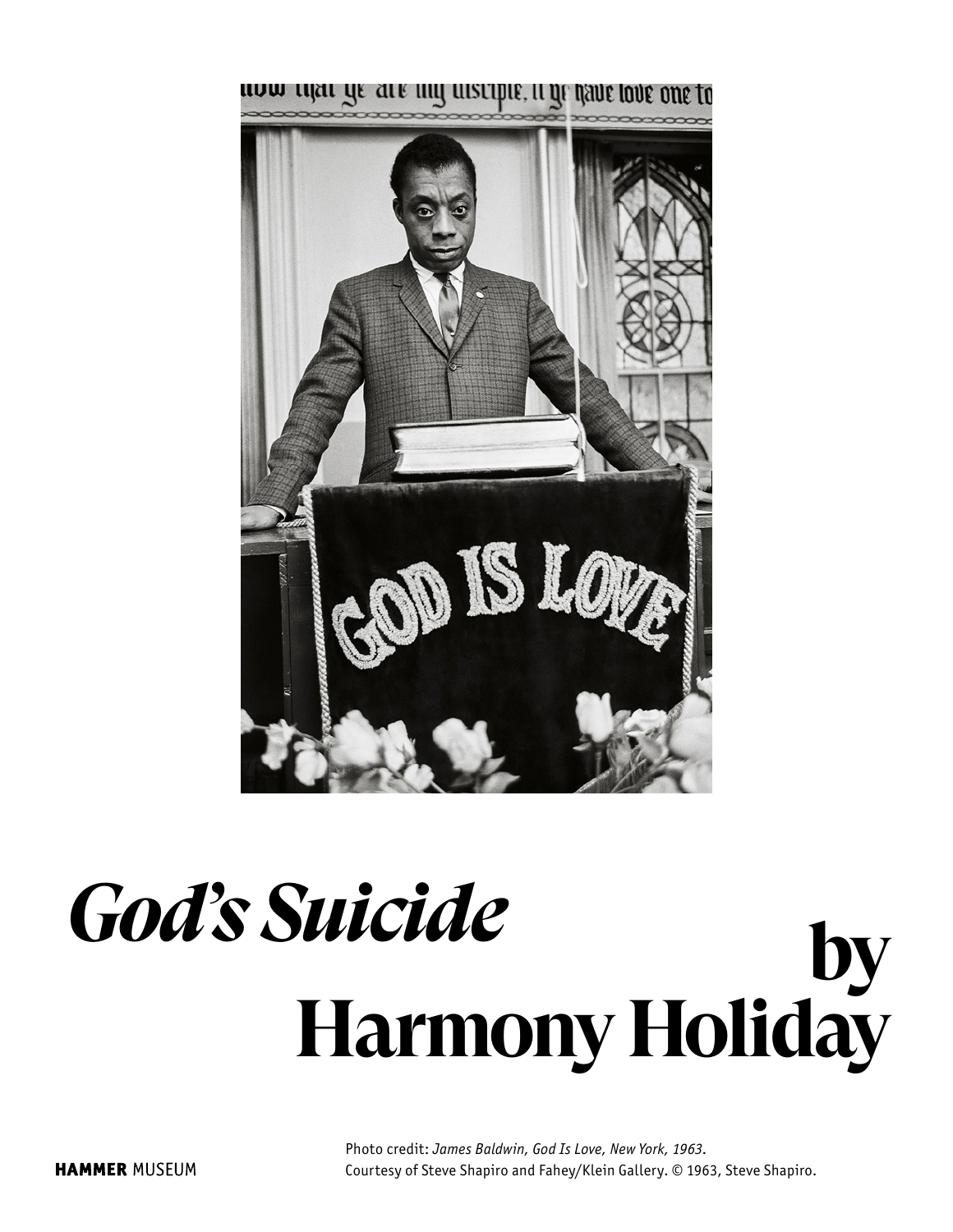## **Preface to James Baldwin's Unwritten Suicide Note**

Essay by Harmony Holiday Originally Published August 9, 2018 by The Poetry Foundation.

#### **Take Me to the Water**

Corsica, October, 1956, some jittering brandy. Billie Holiday is on the phonograph serenading a petit gathering of lovers and friends. Baldwin and his current lover, Arnold, have become taciturn and cold with one another and Arnold has announced that he plans to leave for Paris, where he wants to study music and escape the specter of an eternity with Jimmy—he feels possessed or dispossessed or both by their languid love affair. This kind of hyper-domestic intimacy followed by dysfunction and unravelling had marked Baldwin's love life and seemed to prey upon him, turning his tenderness into a haunt, a liability. Baldwin made his way upstairs while Arnold and the others continued in the living room, and he absconded the house by way of the rooftop, leapt down, and stumbled through a briar patch to the sea, finished his brandy and tossed the glass in before he himself walked toward a final resting place, ready to let that water take him under, having amassed enough heartache to crave an alternate consciousness, a black slate. But at the last minute, hip-deep in the water, as if he had been hallucinating and a spark of differentiation separated the real from the illusion at the height of his stupor, Baldwin changed his mind, his mandate became more vivid to him. He had to keep witnessing these very agonies and ruptures, to keep coming unhinged and living to tell it, he was bound to the earth, where he had to finish inventing Another Country. The suicidal impulse, a sign he was at an impasse, would fade and intensify in a haunting pattern throughout Jimmy's life. A few months before this attempt at sea, while still in Paris, he had swallowed an overdose of sleeping pills and then called his friend and confidant Mary Painter, who helped him regurgitate them before the pills took their fatal toll. That attempt too, was after a fight with Arnold. This episode in Corsica was just another in a pattern of nights, where a sense that the human struggle was meaningless was usurped by a reckless commitment to purpose, just in time to fortify James Baldwin's spirit. Was his clairvoyance futile if it precluded intimacy, was his boundless capacity for eros trivial in the face of his filial love for Black people and for justice for all of humanity. If love affairs evoked the fearful, unjust malaise lurking within Jimmy's soul, was it better to die of a lonely heart or a broken heart, or could he reconcile the false dichotomy between being alone and being lonely, realize the pleasure and intentionality in his solitude, deriving joy and confidence from that reconciliation. Or was it too far gone—had self-loathing metamorphosed into self-obsession, a kind of inverse vanity that makes it hard to live and impossible not to.

#### **One Day When We Were Lost**

James Baldwin was one of our most well-loved writers, revered, and called upon any time the United States was in crisis, to serve as a resounding voice of honest critique and premonition, both on and off the page, and on either side of the race drama. Yet James Baldwin attempted suicide several times throughout his life, found this place as unbearable as it was worth saving. His best friend committed suicide in 1946. His novels and plays and essays explore the topic in detail and in act, stopping short of divulging his own suicidal tendencies. As explicit as depressive episodes and fixation on suicide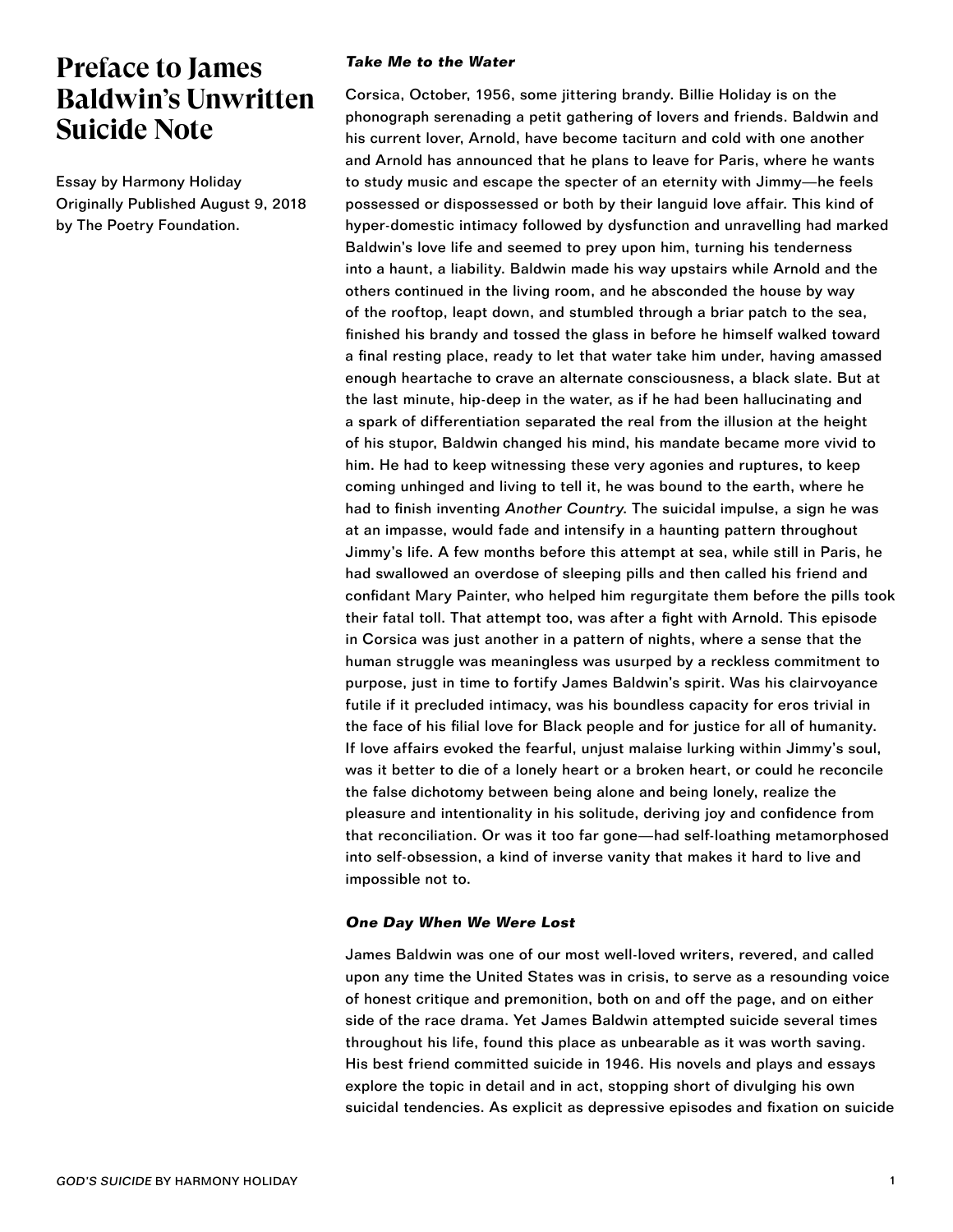are in Baldwin's biography, as emotionally fragile as he was in private life, it's almost sinister that he is used by the literary and cultural machine as a symbol of the uncomplicated and elegant great Black hope, the well-adjusted unwavering public intellectual and writer to whom we can all look for an example of how to master the discipline and the image. The toll Baldwin's outward mastery took on his spirit is overlooked or hushed by the fanfare, so that writers who emulate him like disciples are practicing sorrow and precarity as much as excellence and genius. By tidying up the legacies of great talents, we undermine them completely, and doom ourselves to repeat the struggles as much as the triumphs. On some perverse level we even come to fetishize the trouble, as if it's part of the rubric of having a story to tell. Or worse, we aestheticize the trauma of an artist's or any citizen's translation into a public figure, we make them abstractions in our minds and leave them with no place left to be real, to become. What story does Jimmy Baldwin's very real recurring attempts at suicide, even at the height of his fame and creative power, tell? How does his lust for death complicate his effectiveness at life, his legacy? For every James Baldwin, there are a whole lot of corpses, a lot of people who went under, he once lamented during an interview toward the end of his glorious tenure on earth. The versions of him who almost went under, and not just the stellar easy-to-admire iterations, are the ones in need of our love and recognition. As in James Baldwin, so in ourselves. This revisionist history becomes an ongoing act of love and reparations, of rescuing us from the edge by letting us admit when we reach it and almost leap forth, almost wanna be ready. Suffering that precipice in silence is not a sign of courage, not romantic, not poetic, not going to make you see what Baldwin saw, not going to impede the truth from its clamoring march forward into and through and beyond you. So vent, own it, live to tell it, what made you want to die? What let you live? What does survival mean to you? What did it mean to James Baldwin? What does he mean suffering that he didn't as a purely oracular cultural hero whose subjectivity was masked by his capacity to reveal us to ourselves. If James Baldwin was lost, we all are. Searching is our mode of survival.

#### **Dear Etheridge, Dear Rufus,**

Poet Etheridge Knight is slurring and weaving through his reading at the Scranton, Pennsylvania public library, drunk, lit up in the glow of his lavish, endless, Mississippi, Goddamn, when he invokes an interlude about James Baldwin's Another Country. The novel disturbs Knight's biases about how Black men cope with morbid depression by allowing a protagonist to leap from the George Washington Bridge to his death, to commit suicide right in the middle of an American tale. That just ain't our style, Etheridge quips. We might kill each other, drink ourselves to death, overdose, but we don't jump off no bridge or shoot ourselves in the head. The meta quality of Etheridge's monologuing is some hybrid of beautiful and devastating. Here's a black poet drinking himself to death slowly and confessing it at a slant to his mostly white audience in this echoing hall in small town USA, and by default admitting a deep state of denial about what preys on him when he says he does not agree with Baldwin's portrayal of Black men in Another Country. Rufus, the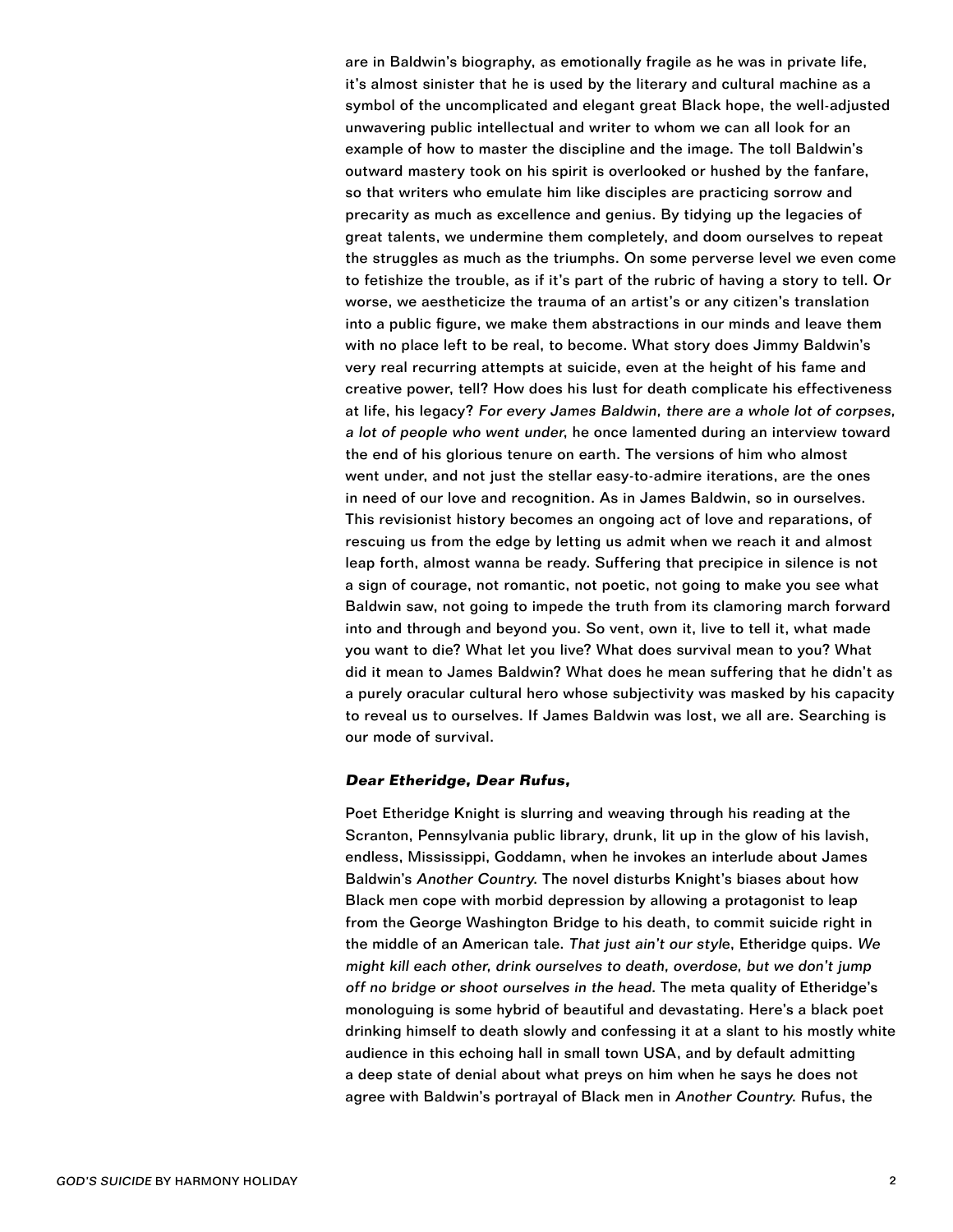novel's grand martyr, is a gay Black jazz drummer based not so loosely on Baldwin's best friend Eugene Worth, who had leapt to his death from the George Washington Bridge in 1946 in almost the same way the character does, prompting Baldwin to move to Paris before tempted or pushed off that bridge himself. And here's Etheridge, Black poet and ex-convict in the Reagan era 1980s, the crack cocaine 80s, when no one Black can be subtle or safe, refusing to believe that what he calls 'social pressure' could motivate a Black man to very literally take death into his own hands, control with self-inflicted violence what the state and dominant culture were otherwise controlling with similar, though by then more tacit, methods.

If even a sensitive and nuanced poet thinks blatant suicide is for chumps and cowards and not for real authentic Black men, that it's a disappointment, that it's cooler to ease casually into lethal numbed-out misery or at least make up a good masculine excuse, like alcoholism or gangsterism, is there any hope for Black people like Rufus, who sacrifice themselves to prove just how doomed their surroundings make them feel, and just how boundless that doom is? Is there any restitution for those who make suicide a matter of ruthless confession that might, if examined or at least acknowledged, compel us to demand more of our lived experiences and to listen to one another even when it's an uneasy sound seething through, to be the reason a Black man or woman decides to take the risk that is survival and self-actualization in a place that has always been genocidal and happy to see us go?

Maybe it's reactions like Etheridge Knight's that explain why Baldwin, unflinchingly honest and exposed, kept his depressive brooding side quiet and led with the leverage of his smile, his charisma, his intelligence, his humor, and his critique. For a powerful and magnetic Black man, does being suicidal strip you of your charm and intrigue, make you just another mule in the eyes of your community? Is it safer to be a criminal of any other kind—does sorrow make you a fool or a king, a god or a monster, a Black prince or an afterthought?

Jimmy on the bridge running from his FBI agent, like Sweetback, or stuffing his mouth with a lethal dose of barbiturates, is not the James Baldwin the American establishment wants us to understand. We won't let him be misunderstood.

#### **Johnny on the Spot**

Hierarchies of shade, the contagious sickness that is colorism, and that infected Harlem social life when Jimmy was a kid, inspired the first suicide he remembers in rumor like a listening witness. He was nine years old—it happened on his neighbors' doorstep, a petty threshold for internalized prejudice. A boy named Johnny loved a girl from a family of light-skinned Blacks. The girl he was seeing, the youngest in the family who was also the darkest, the anomalous one and quiet scandal of the group herself, had been forbidden to continue the relationship because of the shade of her suitor's skin. Johnny had been given his nickname for always being on time to meet his beloved. When the relationship was ended by her parents, he arrived at the family's door with a pistol and faithful as ever to his nom de guerre, shot himself in the head when the door opened. Johnny had his own style. Jimmy never forgot that image of bloody loveless love.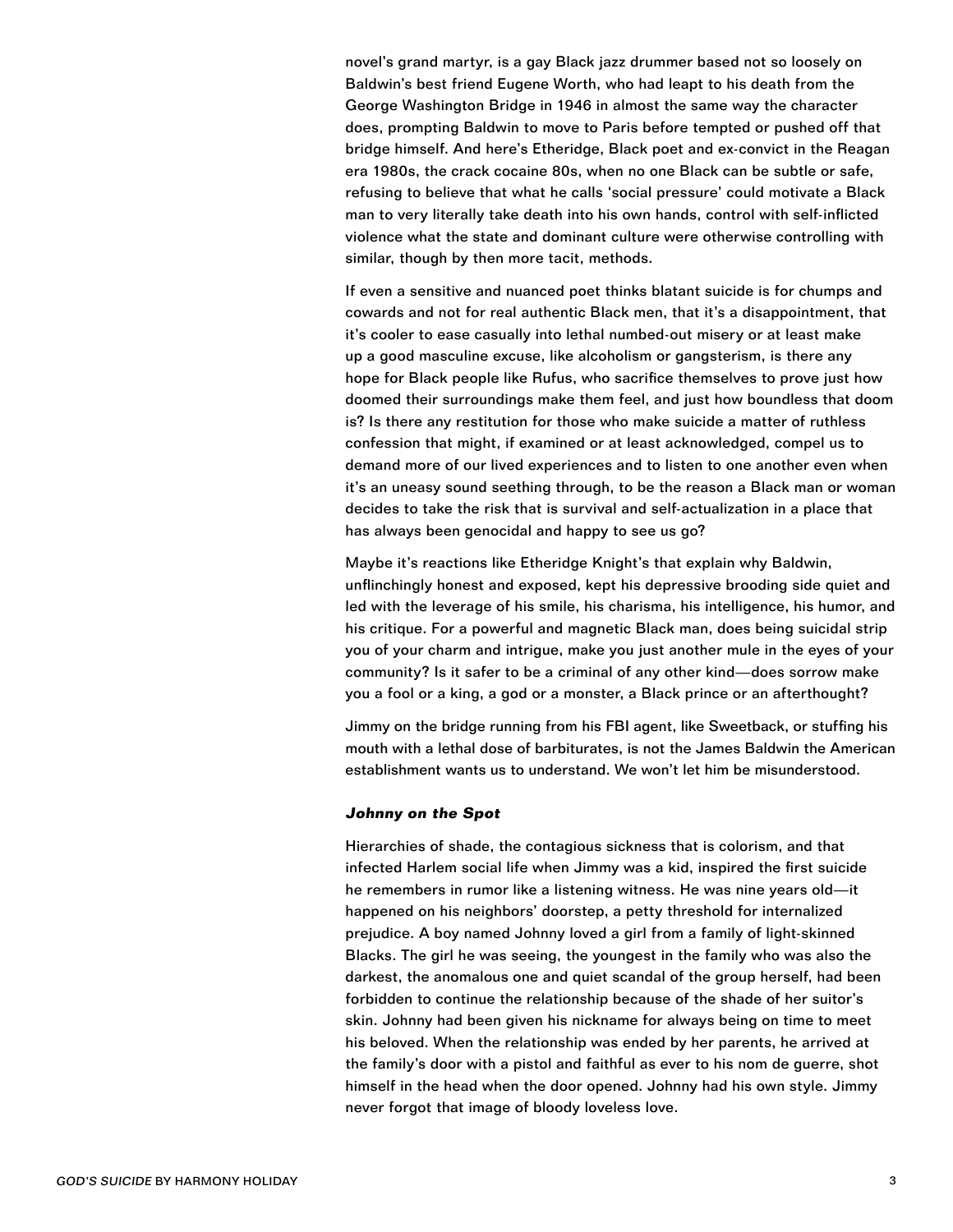#### **Dear Langston, Have you Been to the Mountaintop?**

A different poet, Langston Hughes, wrote Jimmy after the publication of his debut novel Go Tell It on the Mountain, to praise the central suicide in that book, which features the character Richard, falsely jailed for a robbery and beaten by police, resorting to taking his own life as a means of regaining control over his circumstances, and because the senselessness of his persecution feels impossible to heal, haunts his every waking moment. Hughes understood the value of death being a decision and not a surrender to another group's crimes and obsessions. And Baldwin understood men like Kalief Browder, the high school student from the Bronx who committed suicide after being taken to Rikers and held for two years without conviction or charges for any crime, because there was no crime but walking with a backpack while Black. It was after his release that Kalief took his own life. Throwing an innocent man in a cage on a whim is a good way to make him crave death and revenge in near equal ratio. And how many Black men besides Django and other fictions survive their own revenge fantasies? Good job at killing off your characters, Hughes was saying. Way to be natural. It's a great day in the morning on the mountaintop with a knot of friendly ghosts in our hearts, but don't push us. We're so close. We're the ones you cannot touch because we are too near. Don't come too much closer.

#### **I'm Your Pusher**

James Baldwin's biological father is said to have been a drug addict his mother had to leave while Jimmy was still in utero. Beyond that, mention of the father in biographical information is cryptic or non-existent. Jimmy's surrogate father was a stern, unforgiving, preacher and laborer, son of a slave who had moved from the South to the North (Louisiana to Harlem) to take a piece of the American pie, and all his life remained obsessed with salvation and sanctity and that missing piece. In between these two men, the unknown and the allknowing, we find James Baldwin, who both loved and resented the man who raised him and who served as an accomplice to the erasure of his natal father. Baldwin seemed to be okay with his mother's omissions of any biographical details of his first father, but it's unclear whether he arrived at that position because it was one of many strictly enforced rules in his sanctified Pentecostal household, or if Jimmy really wasn't concerned with his biological paternity.

Baldwin's autobiographical writing commits a kind of double patricide with its recurring emphasis of his being raised by a preacher, overriding any explicit mention of his being estranged from his birth father, not even knowing his name. He ultimately rejects both of his fathers and finds models like the painter Beauford Delaney and writer Richard Wright, who help him invent a composite paternal masculinity that is benevolent without the tyranny of old-time religion. And while Baldwin is a talented enough writer and mystic and demagogue to have us all believe that he was well adjusted to the eternal missingness of the man whose genetics and proclivities he inherited on some level but never witnessed firsthand, James Baldwin the boychild, the adolescent, and then the man (writer, witness, prophet) was not oblivious or careless or contented enough to forget that he'd been disinherited and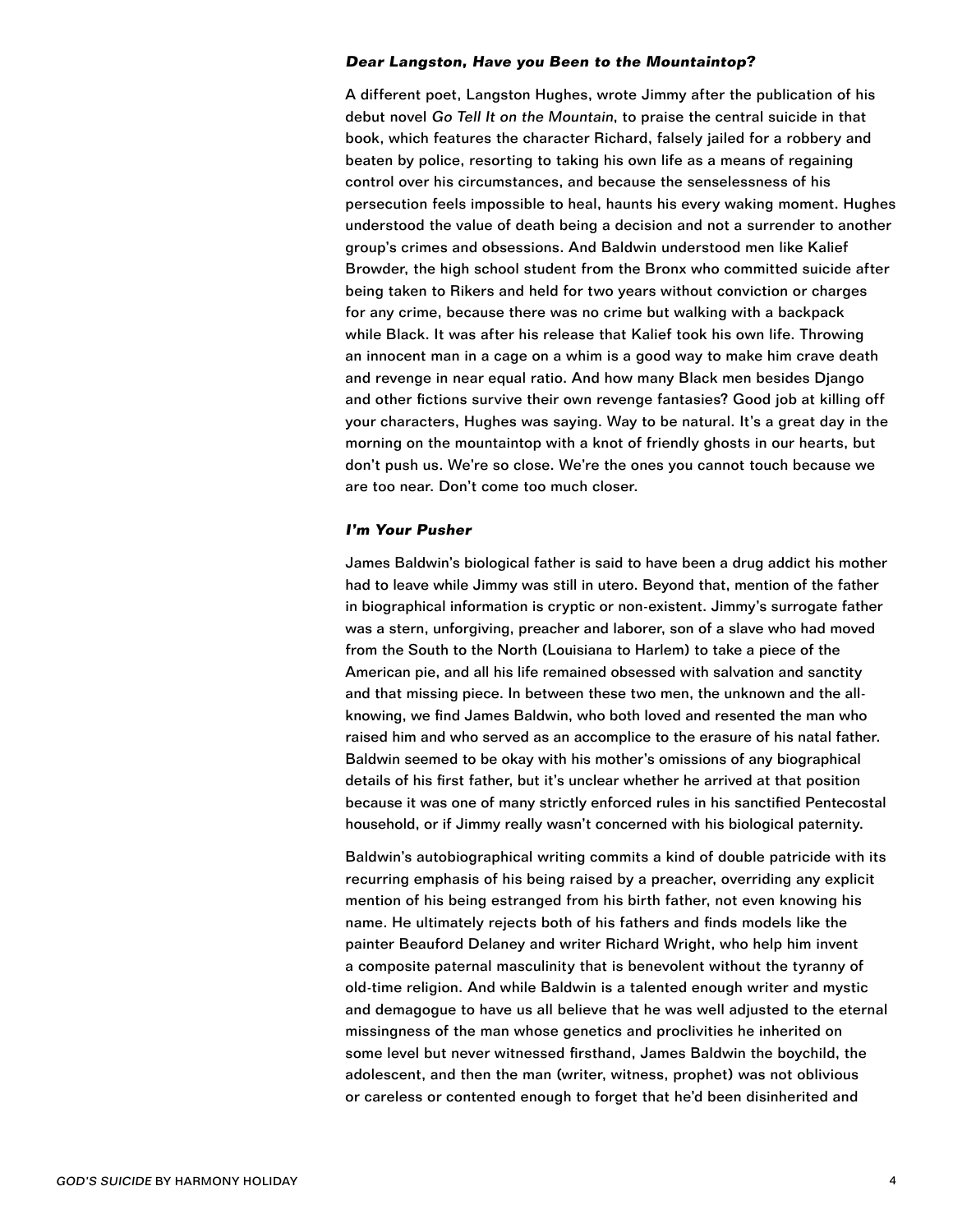mythologized, that nothing was as it seemed, that he himself was not as he seemed, a heroic misfit.

Jimmy did his remembering with his body, his heart, as he fell in love time and again with men who wore two faces, who treated him like a menacing secret or a pleasing tangent from their actual lives. What he hid from the public and the page and his exterior attitudes, preyed on him privately as good old-fashioned daddy issues, and that ongoing subconscious patricide fueled his suicidal bouts of depression and longing. In omitting his biological father from his narrative, he had erased some of himself. The unknown where his father resided nameless, where his subconscious broke from verbal life the way only heartbreak can inspire, he tried to deliver his body, his entire sense of self to that strobing place during suicide attempts, in hopes of recovering from a nameless malady of the spirit. So much love and raison d'etre, so much hopelessness and shame.

Being such an attentive and heroic witness can mean that you yourself, as that witness, are never entirely seen. And a father is a kind of god in the human psyche, one who sees you and whose vision you must both realize and overcome, overthrow, ruin. Maybe Baldwin was the only star-witness America could trust on any given day because at an early age he had to perform the ritual or rite of passage of becoming his own father, seeing himself, which allowed him to see others so clearly. But when it came time for the next ritual in the sequence, overcoming that self-imposed vision, betrayal of any limiting concepts of the self—maybe it was because the vision was his own, because he was his own master, that suicide so seduced him, as his own father, his own master, he was in his own way. Who, after all, was seeing him, reinventing him? Who was able to pierce the bouts of upheaval and depression in Baldwin's life with understanding and soothing intervention? It's taboo to intervene with people who seem to be deriving an outward omnipotence from the precarity of their lives or the deludedness of their ideas about themselves; but who was even aware of how close to dying Baldwin came behind all of his harrowing charisma, how near to the broken heart his exuberance lived?

#### **Dear Harlem, USA**

Up on the rooftop of the tenement building where his family lives, Jimmy is 13, a loose and lucky looking frailty circling his aura like an epic chorus, and it's on that shabby rooftop, in the privacy of up-high, that Baldwin discusses suicide for the first time, a conversation among friends. An Afro-American casual scenario, an afternoon, a hypothetical death. A whole history of disaster which is talked about very casually, he might have remarked. Or maybe he was candid about his temptations to jump at the sun, the last temptations before he became a boy-preacher at 14, appeasing the preacherfather who raised him, and tapping into his gift for oratory, for thinking, for making words seem like perpetual streams of song and medicine, for uniting reason with a keen sense of the miraculous. Rebirth at the pulpit was one answer to a lust for death on the rooftop. The rooftop would have to become the altar of a refashioned mission. Harlem would have to let young Jimmy Baldwin save some souls, spare his own, play God to be human.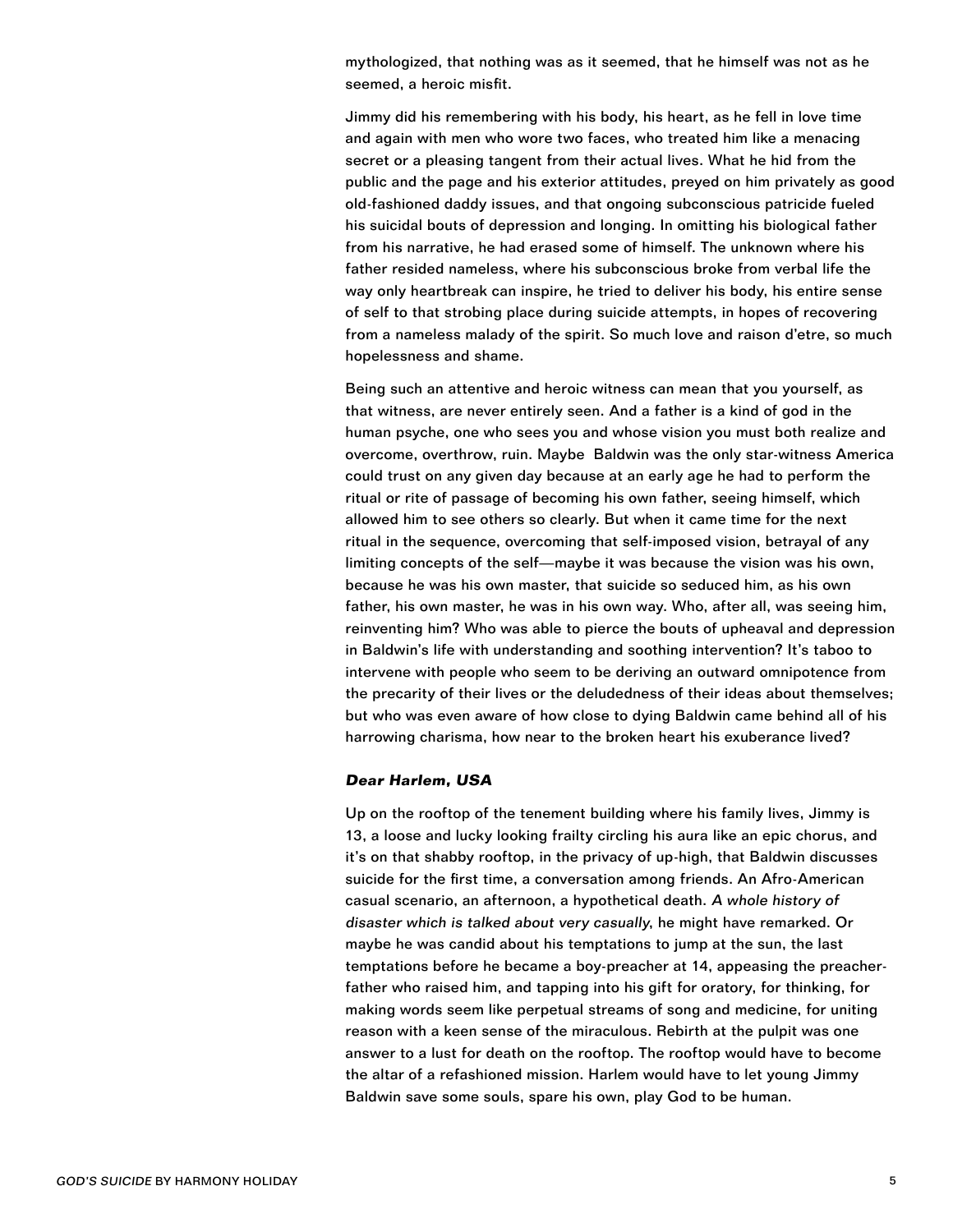#### **None but the Righteous**

Eugene Worth, an allegorical name and mythic presence in James Baldwin's life and psyche, his best friend during the years he lived in the Village in New York before moving to Paris, his deepest and most phantom love, had leapt to his death from the George Washington Bridge in 1946. Eugene's suicide is what had made Baldwin both brave enough and defiant enough against the American vision of the pursuit of happiness to flee that hypocritical nation, before he too made such a doomed leap. A fugitive's desperate frenzy can turn into a lifetime of running and guilt; a ghost can become an unshakeable muse—and so it was with Jimmy's psychic relationship to Eugene. In almost every one of his novels there is a suicide or a kind of ego-death that mimics it. And half-confessed affections and afflictions haunt many of his characters, from the furtive lovers in Giovanni's Room to the open secrets in Tell me How Long This Train's Been Gone to the negro gospel singer murdered outside of a church in Just Above My Head, all of Jimmy's fictions favor the haunted, the hunted, the misunderstood, the ones impulsive enough to get to the top and look down. Eugene had confessed to Jimmy that he loved him before committing suicide. Jimmy, who was in love with Eugene but afraid of creating havoc, or having misread the confession as romance and not platonic, did not reciprocate the candor. And he wondered his whole life what might have happened if he had—he grieved for a lifetime. And every time a love affair of his ended or became tumultuous, thoughts of joining Eugene in an eternity of reconciliation were not far off. Eugene Worth became both muse and demon, voice of reason and madman, inspiration to live and temptation to die, hero and antagonist, in Baldwin's psychic life. Eugene joined Baldwin's biological father as a mystery that was never examined openly and therefore could never be fully solved or soothed. A taunting intimacy on the other side of time. Jimmy was accumulating an entourage of such phantoms.

#### **Dear Fonny, Dear Beale Street,**

In If Beale Street Could Talk a man is framed for rape by a begrudging police officer while his wife is pregnant. The couple is living in the Village when it happens, where Jimmy lived when Eugene died, and once Fonny, the girl's husband in the novel, is sent to jail, she has to move back in with her family in Harlem while they fight the case with the help of a modest Jewish lawyer. The strain on the families as they try to pay legal fees forces Fonny's father to start stealing from his job as a laborer on the docks. When he is caught and fired from the job, he disappears and is found later, having killed himself, in his car. The novel ends with Fonny still in jail, his girl about to give birth.

#### **Dear Malcolm, Martin, Medgar,**

Martyrs are as close to suicides as murders come. Assassinations are murders. The dirty generosity on the side of the state, to make us these perfect immortal double agents, doesn't make it any less devastating. These were Jimmy's friends. These were men he could relate to, men in the same prison of scrutiny and prophecy he was locked in, and they were all shot down in broad daylight. All James Baldwin got was that fat FBI file now for sale on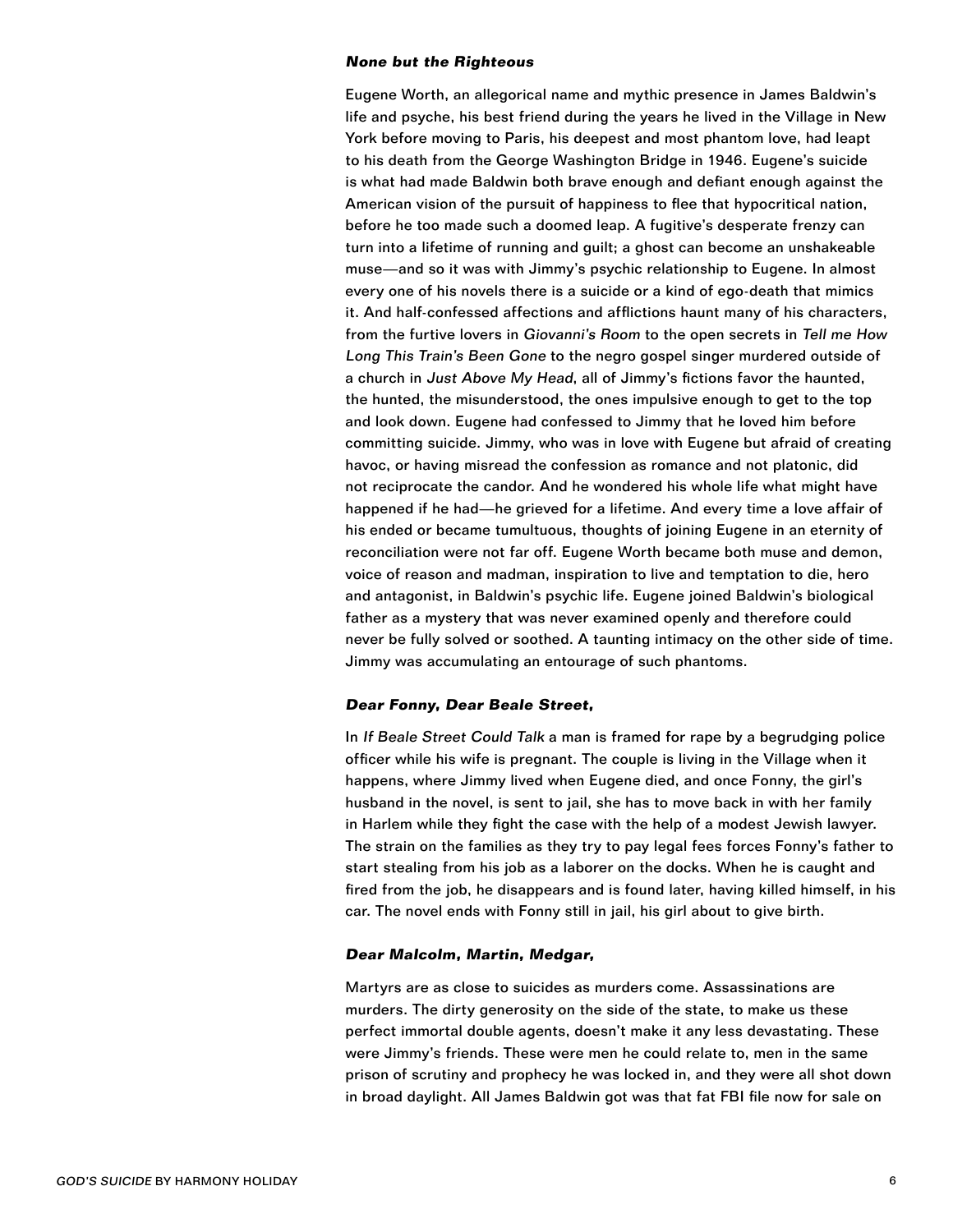Amazon and a long toxic bout of nostalgia and inadequacy for surviving the raid and reaching some patient twilight where survival would have to mean more than just another day, where he would have to try to carry the torch. It must have felt crazy to be Jimmy in the 60s, like a trap being constantly evaded and reset. Maybe giving up, knowing that some part of him was not afraid to die, is what allowed him to live. It was a time for suicide, or good works, he suggested. Those were his choices. Such was the glamour of a Black American during that era.

#### **Dear Jimmy,**

How can we ask you to stay here with us a little longer, now that you're already gone? How we can act like this place was ever worthy of your fire. For every night of hysteria, was there a day of lucid, almost vicious, clarity that made you so happy you almost screamed your own name? Did it ever get easier to fall out of love, with people, with ideas, with your own deep infectious swoon? We all wanted to know your name and still do. We all needed you and still do. What was it like to have two fathers? Could anyone stand the pulpit without the whores and junkies? All that purity that was yours, all that merciless rendition. I'm glad you survived the West, at least for long enough to make this mongrel tribe of gods and monsters proud—you redeemed us in our own eyes. I still think about Julia in Just Above My Head. I still become her sometimes. Through her I am redeemed. And my lovers become Arthur and Hall and Giovanni. I think all Black people look ridiculous smoking cigarettes, like marionettes being dosed by invisible puppeteers, but your smoking had agency to it, intention. Maybe it was because you didn't want to be trapped here too long. Maybe it was your straining against immortality. Here you are, walking into the water more alive than all your survivors. Here you are with your fathers skipping and drinking brandy, naive again, beautiful. Here you are weeping and still teaching the blind to see. Here you are alone, tempted to take your own life again. Nobody knows your name again. The ego blames the heart again. Another man gone, another longing for reunion or numbness or unspeakable clarifications. Your voice is why we have Black notes. Black suicide notes, Black love notes, Black threats, Black overcoming, strange piano. You are the very tone of Black survival. Your music is one of the reasons that suicide seems so boring.

What made you want to die? What let you live?

#### **Gods Were Never Decent**

Let the record show that the American Dream is so many nightmares that some Americans dream of death for comfort; and what are we doing to make it better? The profiles that paint this man's life as some kind of literary fairy tale marred only by the political climate, are lies. Gay and Black and famous and beautiful and walking over the edge every day, James Baldwin longed to leave this world as much as he worked to save it from evils like race prejudice, homophobia, and capitalism—let the myth of the jovial cultural servant die at last, that he may live.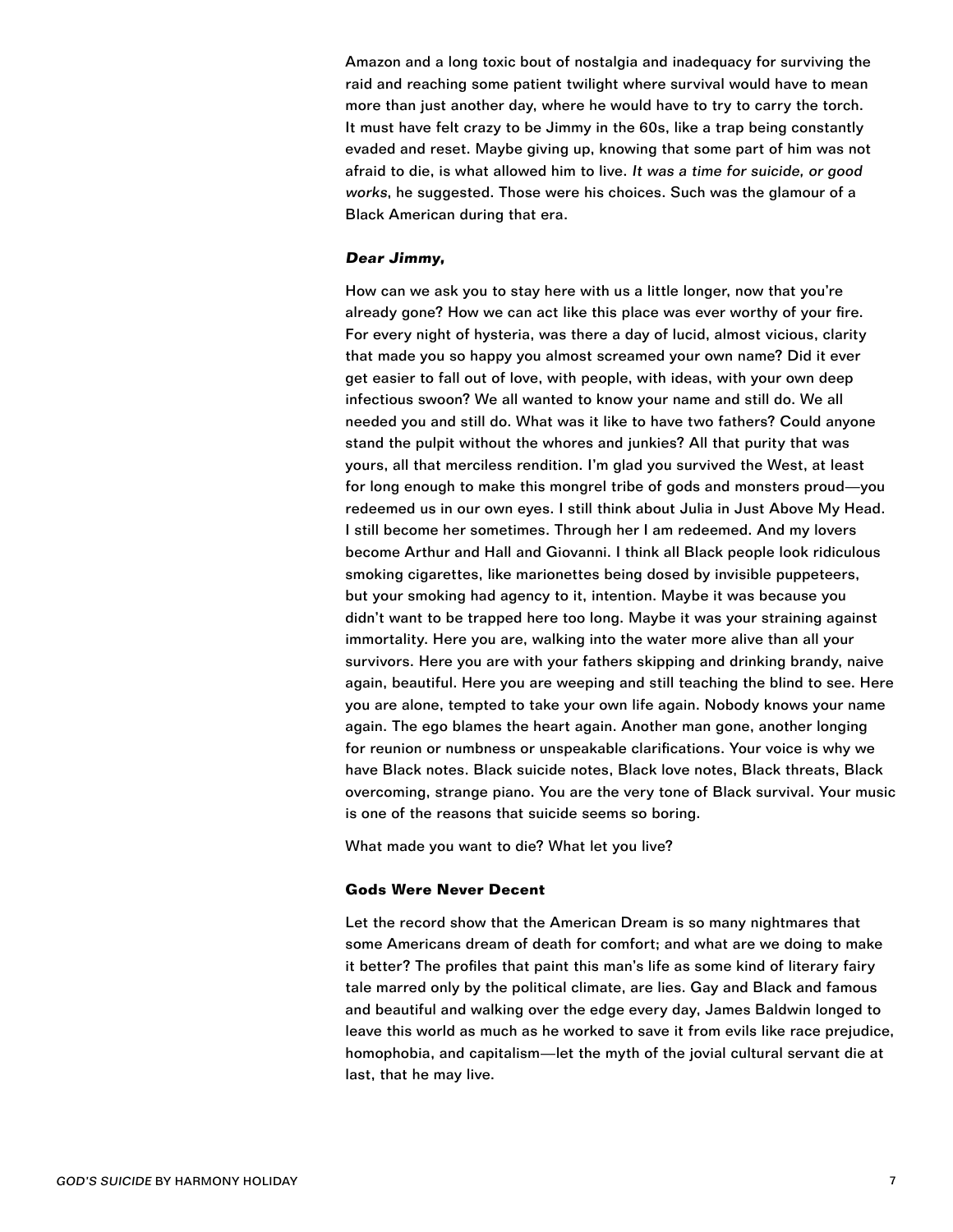## **Excerpt from the play**  *God's Suicide*

by Harmony Holiday © 2021

### **Scene I**

Jimmy sits in a sundrenched single room in his St. Paul de Vence home, finger pads pressed together to make the skeleton of a pyramid, a prayer pierced by sheer sunlight, and he's somewhere between lament and rant. He's crying silently and breaks the triangle to wipe his eyes, sip his drink, and then inhale from the burning cigarette in the ashtray. There's a typewriter set with pages from a half written letter. He's writing the first pages of this script, a letter to his best friend Eugene Worth, who committed suicide in 1946 by jumping in the East River, the leap that sent Jimmy from Harlem, New York to Paris, afraid for his own life, afraid he would be next to jump. The torment of mourning and recollections mingles with the ecstatic of making contact with a loved one in the spirit world and there's a warmth and intimacy in each gesture in the room and coming from Jimmy a sense of reluctant playfulness. He's sort of dancing with the transcript pressed against his own heart. A slow dance. There's a phonograph in the room and he perches over it and places the needle to the spine of some vinyl. The music of a jazz pavane comes on and the lane of his voice lights up.

#### **Preface to first monolog** (Jimmy musing to himself)

My name is James Baldwin. My name is James Baldwin. I'm James Arhur Baldwin. My friends call me Jimmy. I wanna bring some of them here to the table with me. I want to be joined by the people who know my name. The first friend who knew my whole name died when he was 24 and I was 22.

**JB**: Eugene, was my friend, my best friend! Sometimes my only friend. My brother, my blood. Traitor! Hero! I don't know anymore. **They're killing all my friends.** Somehow I respect you more for getting to yourself first. But I'm frightened by the light I imagine over there, the glaring release, how often I wanna leave this silly planet. How I want to just leave and abandon every groping for meaning that is the meaning of my life, my time here. I'm here to luxuriate in my own depletion, to give myself away as idea after idea, one of the last poets of love and I hate myself many nights and I hate this place, these people, as much as I love them I fantasize about murder too and the only way to do it is to yourself.

But I am their servant. I can't leave until they want me dead or wear me out, now I'm their emblem of beautiful suffering. Eugene you are miraculous. I'm acting alive to witness you as miracles from here on. Stay with me. I don't wanna let mamma down, or David, or Mary, or Barbara, or Lorraine. I don't want Daddy to call me weak even as he is busy luxuriating in his own depletion. I finally understood, picturing you in that icy river, that these are acts of love. Sudden departures are prayers. And mine may never be answered but my will visits that water too, is seduced or deluded by some endless urge to relapse and leap over the filthy bridge between life and living, to be a child of nature again in the womb of nowhere. I'm pathologically romantic and I've had to tell myself your death is a confession of love. How sick is that? I'm a sick man. But weren't we in love?